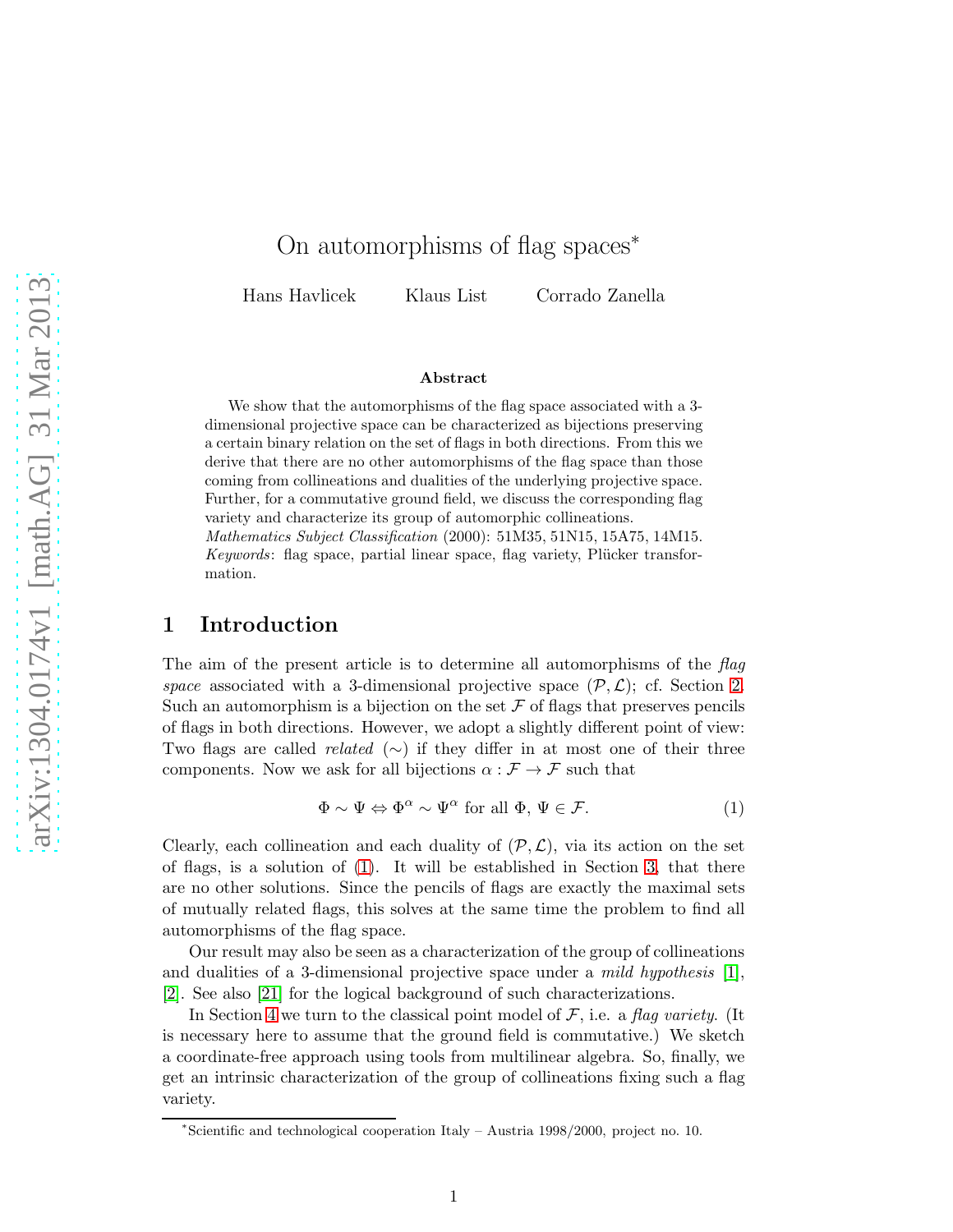The flag variety associated with the  $n$ -dimensional projective space over the complex numbers  $\mathbb C$  has been discussed by W. BURAU in [\[8\]](#page-10-1), [\[9\]](#page-10-2), [\[11\]](#page-10-3), and [\[12\]](#page-10-4). One of the crucial tools in those papers is that this flag variety yields an irreducible representation of the projective group  $PGL(n + 1, \mathbb{C})$ . If  $\mathbb C$  is replaced with an arbitrary commutative ground field K then one still gets a representation of  $PGL(n + 1, K)$  as a group of projective collineations fixing the associated flag variety. However, this representation is not necessarily irreducible. So, in general the connection to irreducible representations of linear groups is lost. For example, if the ground field  $K$  has characteristic 3, then there is an invariant point in the ambient space of the variety representing the flags of a projective plane over K [\[22\]](#page-11-0). Let us just mention here that also for  $n = 3$  the representation of  $PGL(4, K)$  turns out to be reducible in case of characteristic 3, but this will be discussed elsewhere.

### <span id="page-1-0"></span>2 The flag space

Let  $(\mathcal{P}, \mathcal{L})$  be a 3-dimensional projective space with point set  $\mathcal P$  and line set  $\mathcal{L}$ . The subspaces of  $(\mathcal{P}, \mathcal{L})$  are considered as sets of points. We shall not distinguish between a point  $Q \in \mathcal{P}$  and the subspace  $\{Q\} \subset \mathcal{P}$ . The sign  $\vee$  is used to denote the join of projective subspaces.

Recall that a flag is a triple  $(P, g, \varepsilon)$  consisting of a point P, a line g, and a plane  $\varepsilon$  such that  $P \in g \subset \varepsilon$ . We put F for the set of all flags of  $(\mathcal{P}, \mathcal{L})$ . Two flags  $\Phi, \Psi \in \mathcal{F}$  are called *related* ( $\Phi \sim \Psi$ ) if they differ in at most one of their components. We say that  $\Phi$  and  $\Psi$  are *adjacent* if they are related and distinct.

It is easy to show that  $(F, \sim)$  is a *Plücker space* in the sense of W. BENZ [\[1,](#page-9-0) p. 199]: Clearly, the relation ∼ is reflexive and symmetric. In order to show that  $(\mathcal{F}, \sim)$  is connected we consider two arbitrary flags  $(P, g, \varepsilon)$  and  $(P', g', \varepsilon')$ . Then there is a line h skew to g and g', a point  $Q \in h$  that is neither in  $\varepsilon$  nor in  $\varepsilon'$  and a plane  $\varphi \supset h$  that contains neither P nor P'. We infer that the four points  $P_0 := P$ ,  $P_1 := g \cap \varphi$ ,  $P_2 := h \cap \varepsilon$ , and  $P_3 := Q$  form a tetrahedron (figure [1\)](#page-1-1). Put  $g_{ij}$  for the edge joining  $P_i$  with  $P_j$  and  $\varepsilon_i$  for the face opposite to P<sub>i</sub>. Then  $(P, g, \varepsilon) = (P_0, g_{01}, \varepsilon_3) \sim (P_1, g_{01}, \varepsilon_3) \sim (P_1, g_{12}, \varepsilon_3) \sim (P_1, g_{12}, \varepsilon_0) \sim$  $(P_2, g_{12}, \varepsilon_0) \sim (P_2, g_{23}, \varepsilon_0) \sim (P_3, g_{23}, \varepsilon_0) = (Q, h, \varphi)$ . Similarly,  $(Q, h, \varphi)$  and  $(P', g', \varepsilon')$  give rise to a tetrahedron, whence the assertion holds.

<span id="page-1-1"></span>

Let  $P \in \mathcal{P}$  be a point. Then  $\mathcal{F}[P] \subset \mathcal{F}$  stands for all flags with point component P and arbitrary other components. Given a line  $g \in \mathcal{L}$  or a plane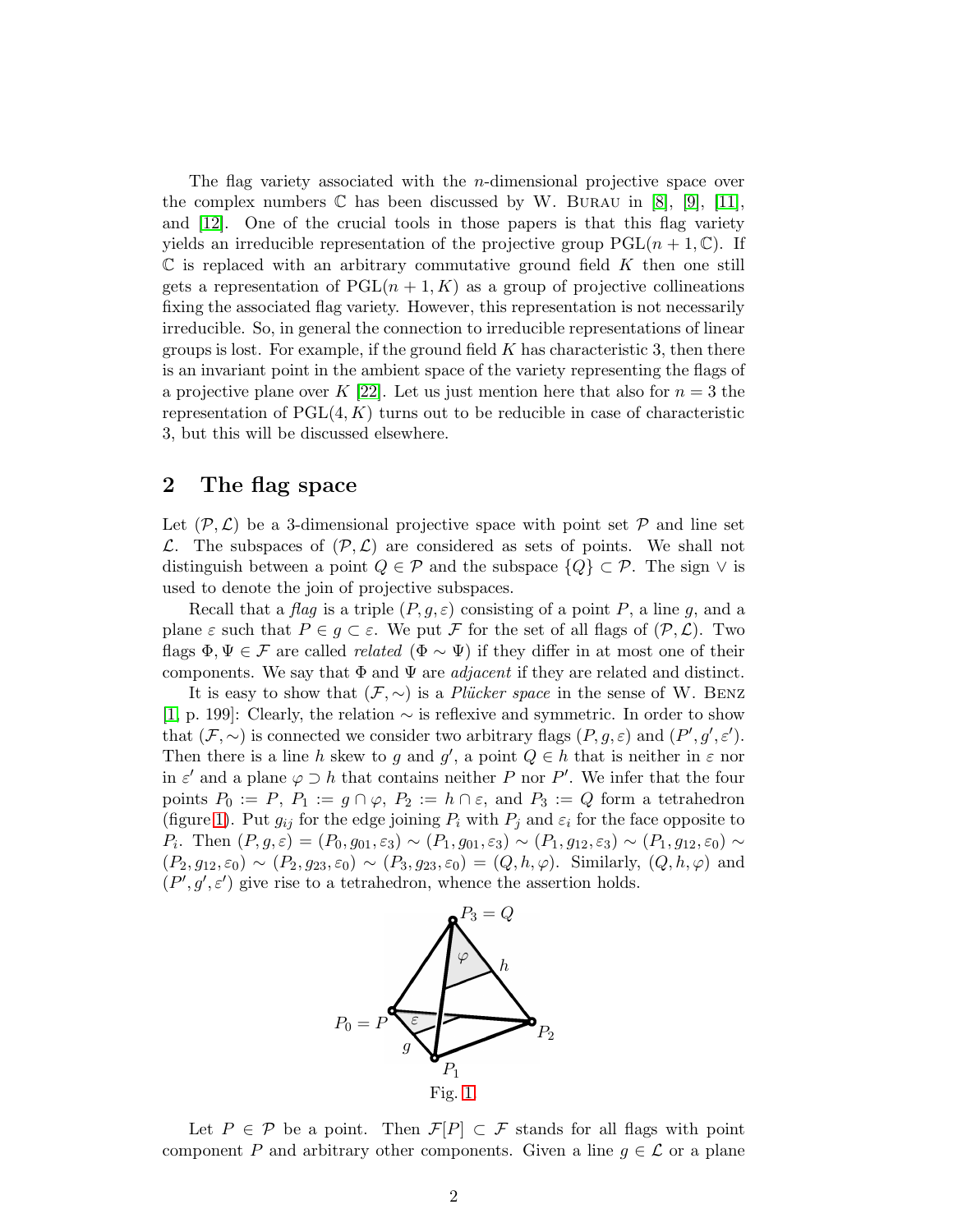$\varepsilon \subset \mathcal{P}$  then  $\mathcal{F}[g]$  and  $\mathcal{F}[\varepsilon]$  are defined similarly. In addition we put  $\mathcal{F}[P,g] :=$  $\mathcal{F}[P] \cap \mathcal{F}[g], \mathcal{F}[P,\varepsilon] := \mathcal{F}[P] \cap \mathcal{F}[\varepsilon],$  and  $\mathcal{F}[g,\varepsilon] := \mathcal{F}[g] \cap \mathcal{F}[\varepsilon].$ 

The set F has three families of distinguished subsets, namely the set  $\mathcal{B}_i$  of pencils of type i, where  $i \in \{0, 1, 2\}$ : A pencil of type 0, 1, 2 is a non-empty set of the form

<span id="page-2-3"></span>
$$
\mathcal{F}[g,\varepsilon],\ \mathcal{F}[P,\varepsilon],\ F[P,g],\tag{2}
$$

respectively, where  $P \in \mathcal{P}$ ,  $g \in \mathcal{L}$ , and  $\varepsilon \subset \mathcal{P}$  is a plane (figure [2,](#page-2-0) [3,](#page-2-1) [4\)](#page-2-2). Observe that  $\mathcal{F}[q,\varepsilon] \neq \emptyset$  is equivalent to  $q \subset \varepsilon$  etc.

For all flags of a pencil of type  $i$  the components of (projective) dimension  $\neq i$  are the same, whence a pencil of type i and a pencil of type  $j \neq i$  cannot coincide. We put  $\mathcal{B} := \mathcal{B}_0 \cup \mathcal{B}_1 \cup \mathcal{B}_2$  for the set of all *pencils*. Each pencil contains as many flags as there are points on a line.



<span id="page-2-2"></span><span id="page-2-1"></span><span id="page-2-0"></span>If  $(P, q, \varepsilon) \in \mathcal{F}$  then the pencils given in [\(2\)](#page-2-3) are the only pencils through it. So each flag is on exactly one pencil of type 0, 1, and 2. Two distinct pencils of the same type are disjoint. Two adjacent flags  $\Phi, \Psi$  are joined by exactly one pencil. It will be denoted by  $\Phi\Psi$ . The following result describes pencils in the terms of the Plücker space  $(\mathcal{F}, \sim)$ :

<span id="page-2-4"></span>**Proposition 1.** The pencils of flags are exactly the maximal sets of mutually related flags.

*Proof.* By definition, the elements of a fixed pencil  $\mathcal{M} \subset \mathcal{F}$  are mutually related. Let  $\Phi = (P, g, \varepsilon)$  be a flag in M. A flag  $\Psi$  is related to  $\Phi$  exactly if  $\Psi$  is contained in one of the pencils given in [\(2\)](#page-2-3); in particular one of these pencils is  $M$ .

However, if  $\Psi \sim \Phi$  is chosen in  $\mathcal{F}\backslash \mathcal{M}$ , then  $\Phi$  is the only element of M related to  $\Psi$ , because every other flag of M differs from  $\Psi$  in more than one component. So the pencil  $M$  is a maximal set of mutually related flags.

On the other hand, let  $\mathcal{M} \subset \mathcal{F}$  be a maximal set of mutually related flags. Such an M contains at least two adjacent flags, say  $\Phi_1$  and  $\Phi_2$ . We assume that  $\Phi_1$  and  $\Phi_2$  differ exactly in their *i*-dimensional component. Hence  $\Psi \in$  $\mathcal{M}\setminus{\lbrace \Phi_1,\Phi_2 \rbrace}$  implies that the components of dimension  $\neq i$  of  $\Psi, \Phi_1$ , and  $\Phi_2$ are the same. In other words,  $\Psi$  is a flag of the pencil  $\Phi_1\Phi_2$ . So  $\mathcal{M} \subset \Phi_1\Phi_2$ and, by the maximality of  $\mathcal{M}$ , we have  $\mathcal{M} = \Phi_1 \Phi_2$ .  $\Box$ 

The pair  $(\mathcal{F}, \mathcal{B})$  is a partial linear space [\[7,](#page-10-5) p. 70] with "point set"  $\mathcal{F}$  and "line set"  $\mathcal{B} = \mathcal{B}_0 \cup \mathcal{B}_1 \cup \mathcal{B}_2$ . A. BICHARA and C. SOMMA have given an axiomatic description of this flag space associated with the projective space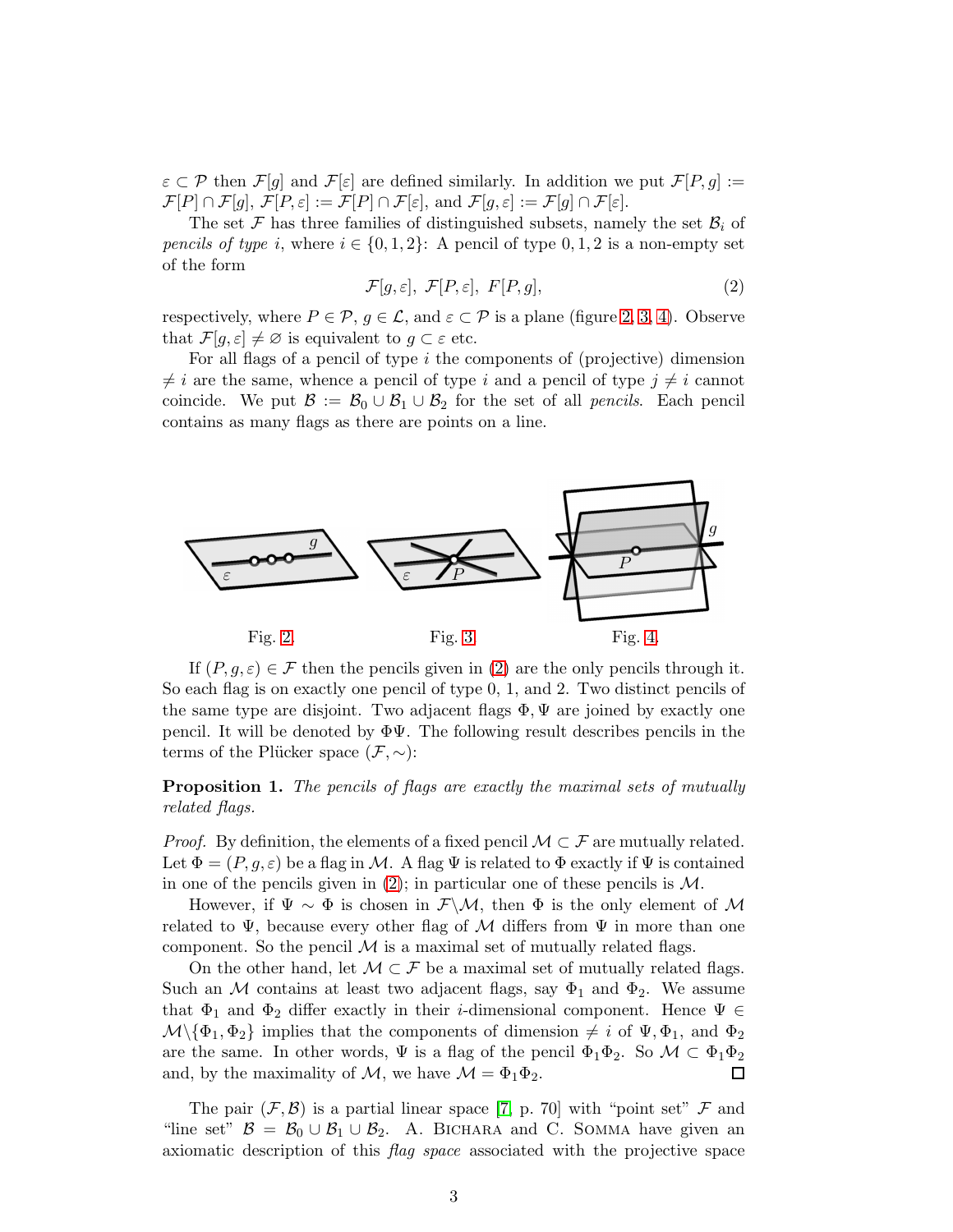$(\mathcal{P}, \mathcal{L})$ ; see [\[3\]](#page-9-2), [\[4\]](#page-9-3), and [\[5\]](#page-9-4). In terms of this partial linear space related flags are "collinear points" and adjacent flags are "distinct collinear points".

# <span id="page-3-0"></span>3 Plücker Transformations

A Plücker transformation of  $(\mathcal{F}, \sim)$  is a bijection  $\alpha : \mathcal{F} \to \mathcal{F}$  preserving the relation  $\sim$  in both directions [\[1,](#page-9-0) p. 199].

From Proposition [1,](#page-2-4) a bijection  $\alpha : \mathcal{F} \to \mathcal{F}$  is a Plücker transformation exactly if it is an automorphism of the flag space  $(F, \mathcal{B})$ . Note that here (in contrast to [\[4,](#page-9-3) p. 61]) we do not require that the type of a pencil is preserved under α. It is straightforward to show that each collineation  $\kappa$  of  $(\mathcal{P}, \mathcal{L})$  gives rise to a Plücker transformation  $\mathcal{F} \to \mathcal{F} : (P, g, \varepsilon) \mapsto (P^{\kappa}, g^{\kappa}, \varepsilon^{\kappa})$ . Similarly, each duality  $\delta$  of  $(\mathcal{P}, \mathcal{L})$  yields a Plücker transformation  $\mathcal{F} \to \mathcal{F} : (P, g, \varepsilon) \mapsto (\varepsilon^{\delta}, g^{\delta}, P^{\delta}).$ It is our aim to show that there are no other Plücker transformations of  $(\mathcal{F}, \sim)$ .

<span id="page-3-2"></span>**Proposition 2.** Let  $\alpha : \mathcal{F} \to \mathcal{F}$  be a Plücker transformation of  $(\mathcal{F}, \sim)$ . Then there exists a bijection  $\beta : \mathcal{L} \to \mathcal{L}$  such that

<span id="page-3-1"></span>
$$
\mathcal{F}[g]^\alpha = \mathcal{F}[g^\beta] \text{ for all lines } g \in \mathcal{L}.
$$
 (3)

*Proof.* (a) Choose a line  $g \in \mathcal{L}$  and write  $\mathcal{B}_i[g]$  for the set of all pencils of type  $i \in \{0, 1, 2\}$  that are contained in  $\mathcal{F}[g]$ . Clearly,  $\mathcal{B}_1[g] = \emptyset$ , whereas  $\mathcal{B}_0[g]$ consists of all pencils  $\mathcal{F}[g,\varepsilon], \varepsilon \supset g$  an arbitrary plane, and  $\mathcal{B}_2[g]$  consists of all pencils  $\mathcal{F}[P,g], P \in g$  an arbitrary point.

Each flag  $\Phi \in \mathcal{F}[g]$  is on a unique pencil of  $\mathcal{B}_0[g]$  and on a unique pencil of  $\mathcal{B}_2[g]$ . Further, each pencil of  $\mathcal{B}_0[g]$ , say  $\mathcal{F}[g,\varepsilon]$ , and each pencil of  $\mathcal{B}_2[g]$ , say  $\mathcal{F}[P,g]$ , meet at exactly one flag, namely  $(P,g,\varepsilon)$ . Finally, every pencil has at least three elements. This means that the incidence structure  $(\mathcal{F}[g], \mathcal{B}_0[g], \mathcal{B}_2[g])$ is a 2-net [\[19,](#page-10-6) p. 79–80]. Cf. also [\[3,](#page-9-2) p. 99].

(b) Let, as before,  $g \in \mathcal{L}$ . We claim that under  $\alpha$  no pencil of  $\mathcal{B}_0[g]$  goes over to a pencil of type 1: Assume to the contrary that  $\mathcal{F}[g,\varepsilon], \varepsilon \supset g$  a plane, is such a pencil. There exist distinct points  $P, Q \in g$  and a plane  $\varphi \supset g$  other than  $\varepsilon$ . We put

$$
\Phi':=(P,g,\varepsilon)^{\alpha},\ \Psi':=(Q,g,\varepsilon)^{\alpha},\ \Phi'':=(P,g,\varphi)^{\alpha},\Psi'':=(Q,g,\varphi)^{\alpha}.
$$

As  $\Phi'\Psi'$  is a pencil of type 1, we get  $\Phi' = (P', g', \varepsilon')$ ,  $\Psi' = (P', h', \varepsilon')$  with distinct lines  $g', h' \in \mathcal{L}$ . Since  $\Phi' \Psi'$  is the only pencil of type 1 through  $\Phi'$  and  $\Psi'$ , the pencils  $\Phi'\Phi''$  and  $\Psi'\Psi''$  cannot be of type 1, whence the line components of  $\Phi''$  and  $\Psi''$  are g' and h', respectively. However,  $g' \cap h' = P'$  and  $g' \vee h' = \varepsilon'$ implies  $\Phi''\Psi'' = \mathcal{F}[P', \varepsilon'] = \Phi'\Psi'$  so that  $\Phi' \sim \Psi''$  which contradicts  $(P, g, \varepsilon) \nsim$  $(Q, g, \varphi).$ 

Similarly, no pencil of  $\mathcal{B}_2[g]$  goes over to a pencil of type 1.

(c) Let  $(P, g, \varepsilon)$  and  $(Q, g, \varphi)$  be distinct flags. We put  $(P, g, \varepsilon)^\alpha = (P', g', \varepsilon')$ . From (a), the pencils  $\mathcal{F}[g,\varepsilon] \in \mathcal{B}_0[g]$  and  $\mathcal{F}[Q,g] \in \mathcal{B}_2[g]$  meet at  $(Q,g,\varepsilon) \in$  $\mathcal{F}[g]$ . Now (b) implies that  $\mathcal{F}[g,\varepsilon]^\alpha$  and  $\mathcal{F}[Q,g]^\alpha$  both are not of type 1. Hence g' is also line component of  $(Q, g, \varepsilon)^\alpha \in \mathcal{F}[g, \varepsilon]^\alpha \cap \mathcal{F}[Q, g]^\alpha$  and  $(Q, g, \varphi)^\alpha \in$  $\mathcal{F}[Q,g]^{\alpha}$ . Consequently,  $\mathcal{F}[g]^{\alpha} \subset \mathcal{F}[g']$ .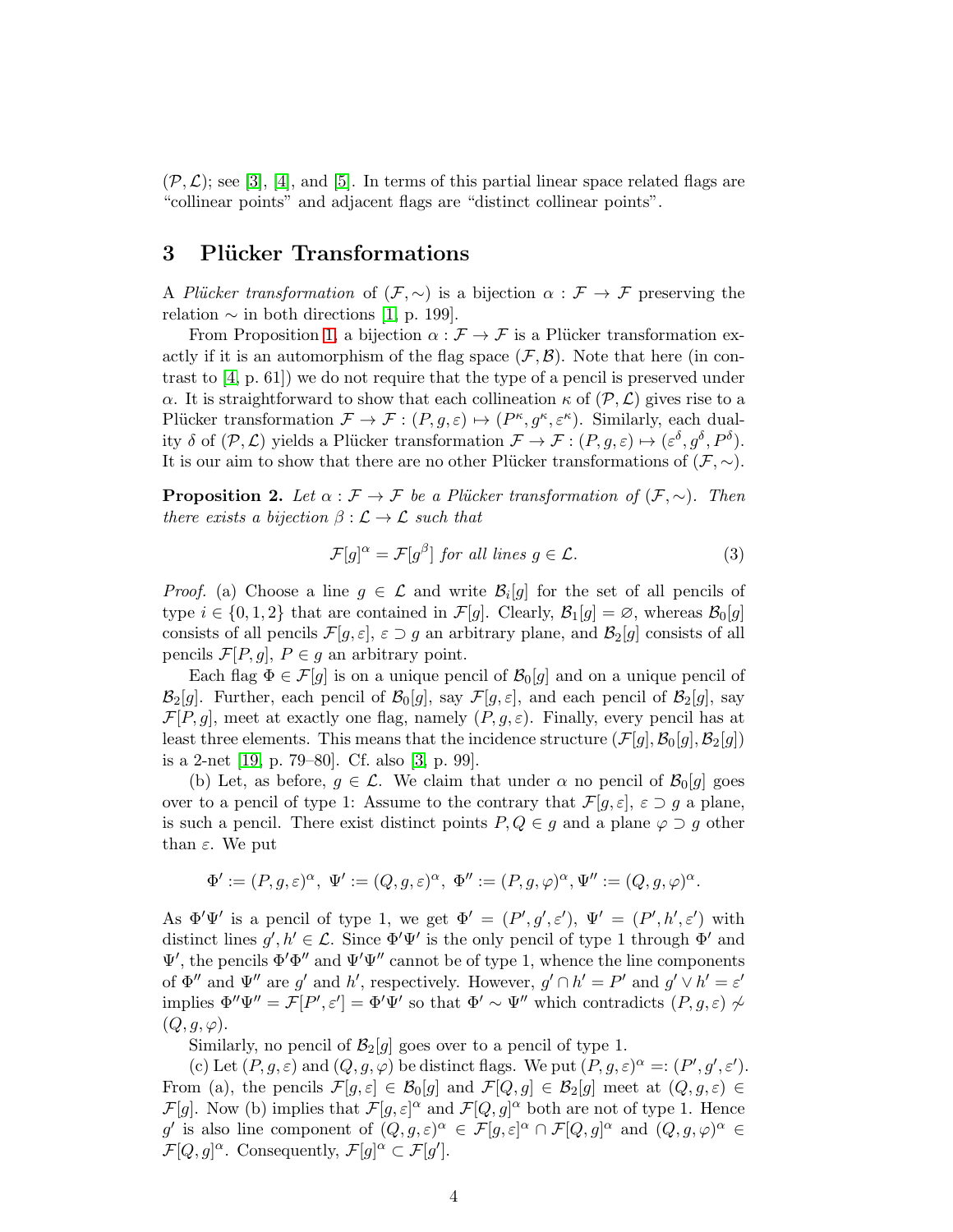In the same manner we obtain  $\mathcal{F}[g']^{\alpha^{-1}} \subset \mathcal{F}[g]$ , whence  $\mathcal{F}[g]^{\alpha} = \mathcal{F}[g']$ . Therefore, by [\(3\)](#page-3-1) we have a well-defined mapping  $\beta : \mathcal{L} \to \mathcal{L}$ . Similarly,  $\alpha^{-1}$ defines a mapping  $\mathcal{L} \to \mathcal{L}$  which is easily seen to be the inverse of  $\beta$ ; so  $\beta$  is bijective.  $\Box$ 

We note that in the terminology of [\[3\]](#page-9-2), [\[4\]](#page-9-3), and [\[5\]](#page-9-4) the four pencils  $\Phi'\Psi'$ ,  $\Psi'\Psi''$ ,  $\Psi''\Phi''$ , and  $\Phi''\Phi'$  that have been introduced in (b) form a *closed* 4-path. Such a path cannot contain a pencil of type 1. This is one of the axioms used in the cited papers.

From part (b) above, it is clear that pencils of type 1 go over to pencils of the same type under  $\alpha^{-1}$  as well as under  $\alpha$ .

<span id="page-4-0"></span>**Proposition 3.** The bijection  $\beta : \mathcal{L} \to \mathcal{L}$  defined in [\(3\)](#page-3-1) and its inverse mapping  $\beta^{-1}$  take intersecting lines to intersecting lines.

*Proof.* Suppose that  $q, h \in \mathcal{L}$  intersect, i.e.,  $q \cap h =: P$  is a point and  $q \vee h =: \varepsilon$ is a plane.

We infer that  $\Phi := (P, g, \varepsilon) \in \mathcal{F}[g]$  and  $\Psi := (P, h, \varepsilon) \in \mathcal{F}[h]$  span the pencil  $\mathcal{F}[P,\varepsilon]$  of type 1. Hence its image under  $\alpha$  is again a pencil of type 1. So  $\Phi^{\alpha} = (P', g^{\beta}, \varepsilon')$  implies  $\Psi^{\alpha} = (P', h^{\beta}, \varepsilon')$ . Therefore  $g^{\beta}$  and  $h^{\beta}$  intersect. The proof for  $\beta^{-1}$  runs in an analogous way.  $\Box$ 

We are now in a position to show the announced result.

<span id="page-4-3"></span>**Theorem 1.** Let  $\alpha : \mathcal{F} \to \mathcal{F}$  be a Plücker transformation of  $(\mathcal{F}, \sim)$ . Then there exists either a unique collineation  $\kappa$  of  $(\mathcal{P}, \mathcal{L})$  with

<span id="page-4-1"></span>
$$
(P, g, \varepsilon)^{\alpha} = (P^{\kappa}, g^{\kappa}, \varepsilon^{\kappa})
$$
\n<sup>(4)</sup>

or a unique duality  $\delta$  of  $(\mathcal{P}, \mathcal{L})$  with

<span id="page-4-2"></span>
$$
(P, g, \varepsilon)^{\alpha} = (\varepsilon^{\delta}, g^{\delta}, P^{\delta})
$$
\n<sup>(5)</sup>

for all  $(P, q, \varepsilon) \in \mathcal{F}$ .

*Proof.* From Propositions [2](#page-3-2) and [3,](#page-4-0) the given Plücker transformation  $\alpha$  determines a bijection  $\beta : \mathcal{L} \to \mathcal{L}$  such that  $\beta$  and  $\beta^{-1}$  map intersecting lines to intersecting lines. By a result of W.L. Chow (see [\[13,](#page-10-7) Theorem 1] or [\[15,](#page-10-8) p. 80–82]), there exists either a collineation  $\kappa$  of  $(\mathcal{P}, \mathcal{L})$  with  $g^{\beta} = g^{\kappa}$  or a duality  $\delta$  of  $(\mathcal{P}, \mathcal{L})$  with  $g^{\beta} = g^{\delta}$  for all  $g \in \mathcal{L}$ .

In order to verify [\(4\)](#page-4-1) or [\(5\)](#page-4-2) choose any flag  $\Phi = (P, g, \varepsilon) \in \mathcal{F}$ . There is a flag  $\Psi = (P, h, \varepsilon)$  adjacent to  $\Phi$ . Now there are two possibilities:

If  $\beta$  is induced by a collineation  $\kappa$  then  $\Phi^{\alpha} \in \mathcal{F}[g^{\kappa}]$  and  $\Psi^{\alpha} \in \mathcal{F}[h^{\kappa}]$  are adjacent too. But the only flag in  $\mathcal{F}[g^{\kappa}]$  that is adjacent to some flag of  $\mathcal{F}[h^{\kappa}]$ is  $(g^{\kappa} \cap h^{\kappa}, g^{\kappa}, g^{\kappa} \vee h^{\kappa}) = (P^{\kappa}, g^{\kappa}, \varepsilon^{\kappa})$ , whence [\(4\)](#page-4-1) holds.

If  $\beta$  is induced by a duality  $\delta$  then  $\Phi^{\alpha} = (g^{\delta} \cap h^{\delta}, g^{\delta}, g^{\delta} \vee h^{\delta}) = (\varepsilon^{\delta}, g^{\delta}, P^{\delta})$ follows similarly.

Finally from [\(4\)](#page-4-1) or [\(5\)](#page-4-2), the collineation  $\kappa$  or the duality  $\delta$  is uniquely determined, since each point  $P \in \mathcal{P}$  is a component of at least one flag.  $\Box$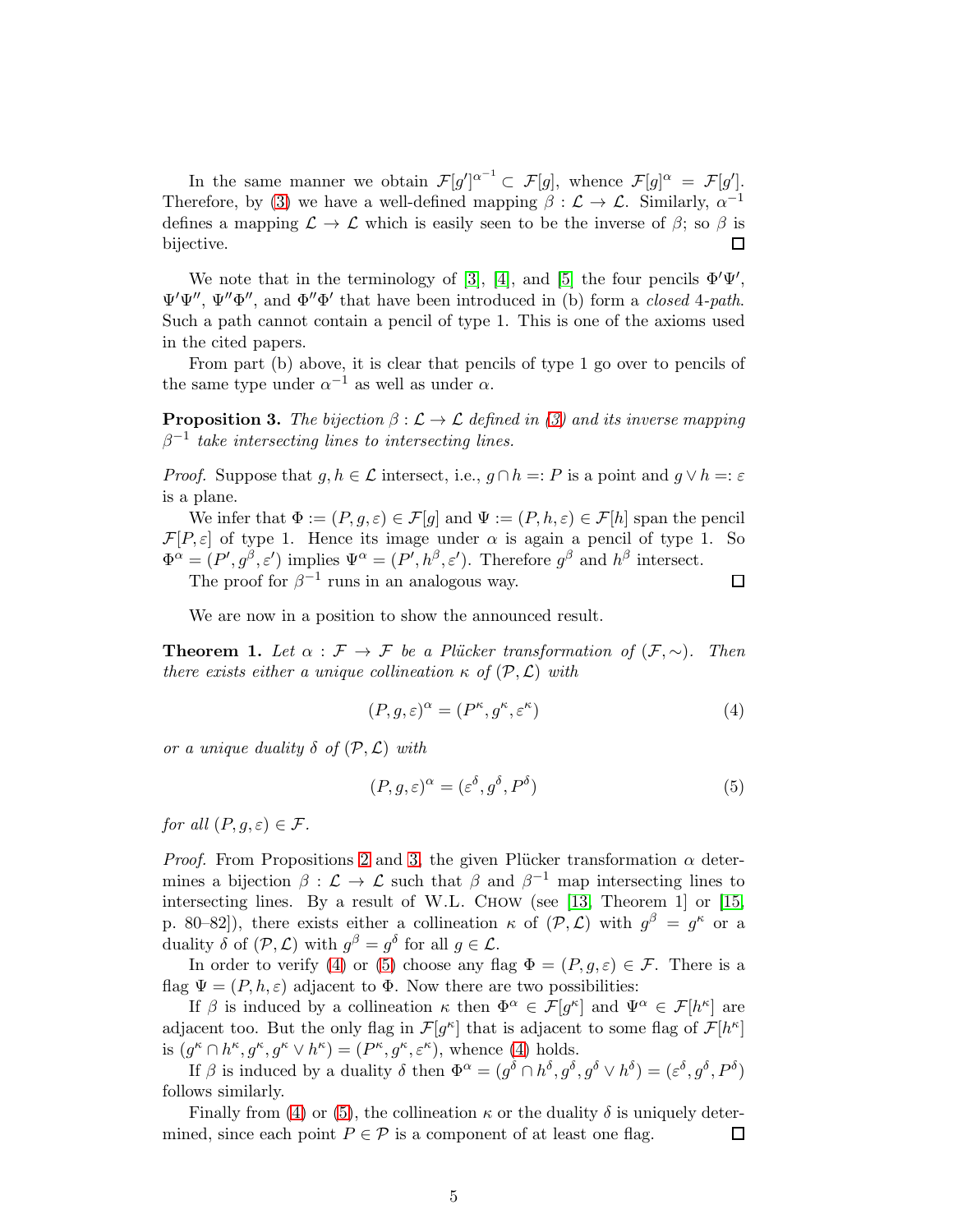### <span id="page-5-0"></span>4 The flag variety

In this section let  $(\mathcal{P}, \mathcal{L})$  be a 3-dimensional pappian projective space. We denote by  $V$  the underlying vector space with (commutative) ground field  $K$ . So dim  $V = 4$ . Furthermore, the points, lines, and planes of  $(\mathcal{P}, \mathcal{L})$  are the 1-2-, and 3-dimensional subspaces of  $V$ , respectively.

Put  $(\widehat{\mathcal{P}},\widehat{\mathcal{L}})$  for the projective space on the (6-dimensional) exterior square  $V \wedge V$  of V. Recall the Klein mapping

<span id="page-5-1"></span>
$$
\gamma: \mathcal{L} \to \widehat{\mathcal{P}}: Kq + Kr \mapsto K(q \wedge r), \tag{6}
$$

where  $q, r \in V$  are linearly independent. It is injective and its image  $\mathcal{Q} := \mathcal{L}^{\gamma}$ is the Klein quadric representing the lines of the projective space  $(\mathcal{P}, \mathcal{L})$ . See, for example, [\[10,](#page-10-9) p. 301–302], [\[16,](#page-10-10) p. 224], or [\[17,](#page-10-11) p. 28–31].

Further, let  $V^*$  be the dual space of V. The 1-dimensional subspaces of  $V^*$ correspond bijectively to the 3-dimensional subspaces of V via  $K \e^* \mapsto \ker e^*$  $(e^* \in V^*\backslash\{0\})$ . We shall identify the planes of  $(\mathcal{P}, \mathcal{L})$  with the 1-dimensional subspaces of  $V^*$  or, in other words, the points of the projective space  $(\mathcal{P}^*, \mathcal{L}^*)$ on  $\hat{V^*}$ .

Next, we consider the projective space  $(\widetilde{\mathcal{P}}, \widetilde{\mathcal{L}})$  on the (96-dimensional) tensor product  $V \otimes (V \wedge V) \otimes V^* =: \widetilde{V}$ . The *Segre mapping* 

<span id="page-5-2"></span>
$$
\sigma: \mathcal{P} \times \widehat{\mathcal{P}} \times \mathcal{P}^* \to \widetilde{\mathcal{P}}: (Kp, Kt, Ke^*) \mapsto K(p \otimes t \otimes e^*), \tag{7}
$$

where  $p \in V$ ,  $t \in V \wedge V$ , and  $e^* \in V^*$  are non-zero, is injective and its image is a Segre variety S of type  $(3,5,3)$  [\[10,](#page-10-9) p. 111], [\[18,](#page-10-12) Chapter 25.5]. If we restrict  $\sigma$  to the product  $\mathcal{P} \times \mathcal{Q} \times \mathcal{P}^*$  then we get a point model for all triples consisting of a point, a line, and a plane of  $(\mathcal{P}, \mathcal{L})$ . In particular, from [\(6\)](#page-5-1) and [\(7\)](#page-5-2) we obtain an injective mapping

$$
\varphi : \mathcal{F} \to \widetilde{\mathcal{P}} : (P, g, \varepsilon) \mapsto (P, g^{\gamma}, \varepsilon)^{\sigma}
$$
 (8)

whose image  $\mathcal{G} := \mathcal{F}^{\varphi}$  is a variety representing the flags of  $(\mathcal{P}, \mathcal{L})$ . The following property of  $\mathcal G$  is essential.

<span id="page-5-3"></span>**Proposition 4.** The  $\varphi$ -images of the pencils of flags are exactly the lines contained in the flag variety G.

*Proof.* Let  $(P, T, \varepsilon) \in \mathcal{P} \times \widehat{\mathcal{P}} \times \mathcal{P}^*$ . Then

$$
(\mathcal{P} \times \{T\} \times \{\varepsilon\})^{\sigma}, (\{P\} \times \widehat{\mathcal{P}} \times \{\varepsilon\})^{\sigma}, (\{P\} \times \{T\} \times \mathcal{P}^*)^{\sigma}
$$

are the only maximal subspaces contained in the Segre variety  $S$  that pass through the point  $(P, T, \varepsilon)^\sigma$  [\[10,](#page-10-9) p. 127–128]. Furthermore, by [\(7\)](#page-5-2), the mapping  $Q \mapsto (Q, T, \varepsilon)^{\sigma}$  is a collineation  $\mathcal{P} \to (\mathcal{P} \times \{T\} \times \{\varepsilon\})^{\sigma}$ . Similarly, we have collineations  $\hat{\mathcal{P}} \to (\{P\} \times \hat{\mathcal{P}} \times \{\varepsilon\})^{\sigma}$ , and  $\mathcal{P}^* \to (\{P\} \times \{T\} \times \mathcal{P}^*)^{\sigma}$  (cf. [\[17,](#page-10-11) Theorem 25.5.2]).

Suppose we are given a line  $\ell$  contained in  $\mathcal{G}$ . Choose an arbitrary point of that line, say  $(P, T, \varepsilon)^{\sigma}$ . Since  $\ell$  is also a line of the Segre variety  $S$ , its  $\sigma$ -preimage can be found with the inverse of one of the three collineations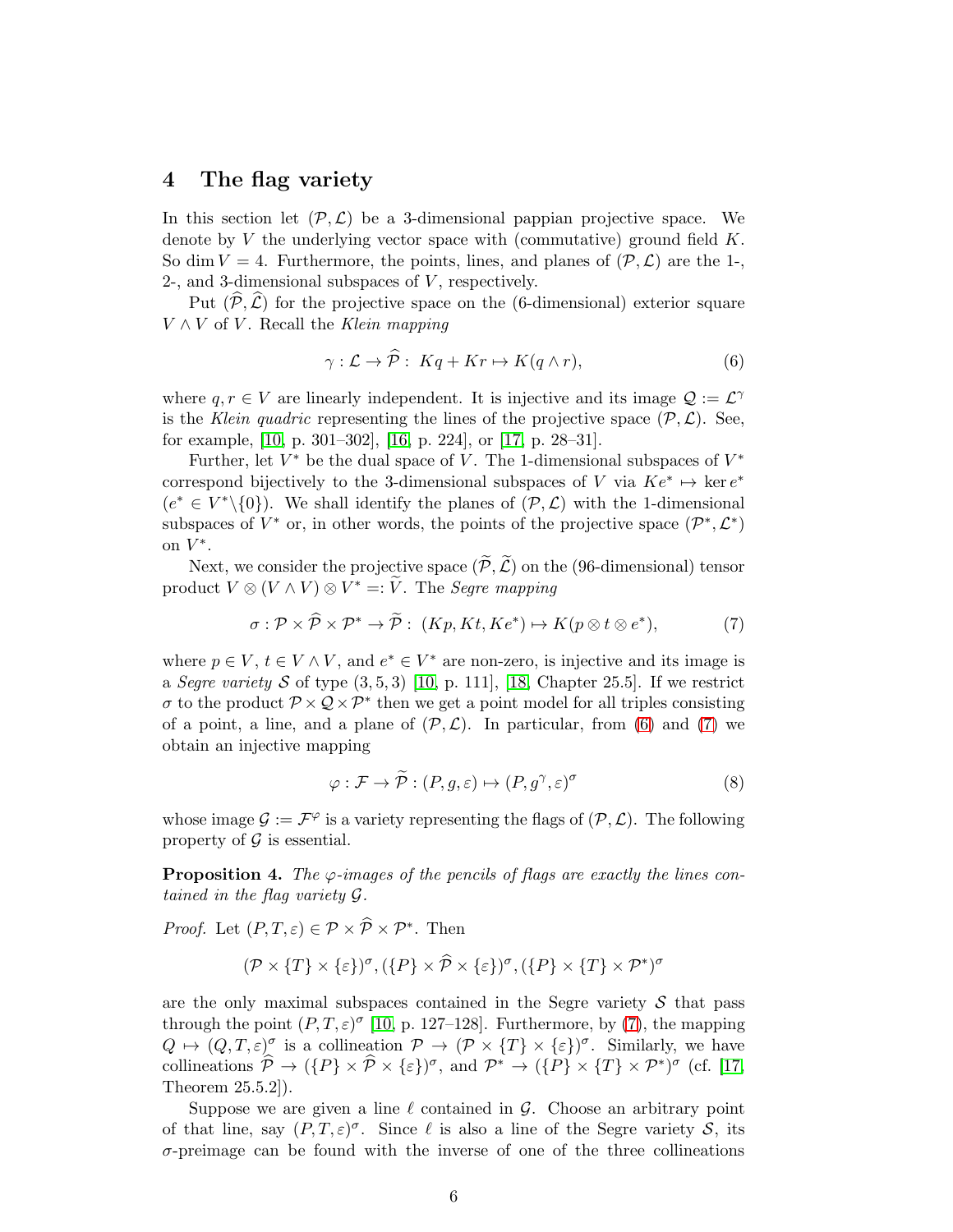described above. By taking into account that the lines on the Klein quadric are exactly the  $\gamma$ -images of the pencils of lines in  $\mathcal{L}$  [\[10,](#page-10-9) p. 301], we see that  $\ell$  is the  $\varphi$ -image of a pencil of flags.

It is immediately clear from [\(6\)](#page-5-1) and [\(7\)](#page-5-2) that under  $\varphi$  each pencil of flags is mapped onto a line contained in  $\mathcal{G}$ . 口

The flag variety  $\mathcal G$  is the intersection of the Segre variety  $\mathcal S$  with a subspace of  $(\mathcal{P}, \mathcal{L})$  [\[8,](#page-10-1) Satz 2]. More precisely, we have the following:

**Proposition 5.** The variety G representing the flags of  $(\mathcal{P}, \mathcal{L})$  is the intersection of the Segre variety S given by  $(7)$  with a 63-dimensional projective subspace  $(\overline{P}, \overline{L})$  of the 95-dimensional projective space  $(\overline{P}, \overline{L})$ .

Proof. (a) We shall argue in terms of the (16-dimensional) exterior algebra  $\wedge V$ , its dual  $(\wedge V)^*$  which will be identified with  $\wedge V^*$ , and the inner product :  $\triangle V \times \triangle V^*$  →  $\triangle V$ . See, among others, [\[6\]](#page-9-5), [\[14\]](#page-10-13), or [\[20\]](#page-10-14).

(b) Our first aim is to describe incidence of a point and a line: The mapping

$$
V \times (V \wedge V) \times V^* \to \wedge^3 V \otimes V^* : (p, t, e^*) \mapsto (p \wedge t) \otimes e^*
$$

is trilinear. By the universal property of the tensor product  $V \otimes (V \wedge V) \otimes V^* =$  $\tilde{V}$ , there is a unique linear mapping

$$
i_{01} : \widetilde{V} \to \bigwedge^3 V \otimes V^*
$$

with  $p \otimes t \otimes e^* \mapsto (p \wedge t) \otimes e^*$  for all  $(p, t, e^*) \in V \times (V \wedge V) \times V^*$ . As  $i_{01}$  is surjective, the dimension of  $I_{01} := \ker i_{01}$  equals  $96 - 16 = 80$ .

Choose any triple  $(p, t, e^*) \in V \times (V \wedge V) \times V^*$  with  $p, t, e^* \neq 0$ . Then

<span id="page-6-0"></span>
$$
p \otimes t \otimes e^* \in I_{01} \Leftrightarrow p \wedge t = 0. \tag{9}
$$

The subspace  $T := \{x \in V \mid x \wedge t = 0\}$  is at most 2-dimensional and dim  $T = 2$ characterizes t as being decomposable  $[20, 47.5]$ . Further, the product of the bilinear mapping  $V \times V \to \wedge^4 V : (v, w) \mapsto v \wedge w \wedge t$  with an (arbitrarily chosen) isomorphism  $\wedge^4 V \to K$  is a non-zero alternating bilinear form with radical T. The rank of this form is necessarily even. So, it follows that dim  $T \in \{0, 2\}$ . We infer from  $p \neq 0$  that the right hand side of [\(9\)](#page-6-0) is equivalent to the existence of  $q, r \in V$  such that  $t = q \wedge r$  and such that the point  $Kp$  is on the line  $Kq + Kr$ represented by the point  $Kt$  of the Klein quadric.

(c) Next, we turn to the incidence of a line and a plane: The mapping

 $V \times (V \wedge V) \times V^* \to V \otimes V : (p, t, e^*) \mapsto p \otimes (t \sqcup e^*)$ 

is trilinear. Hence, as before, there is a unique linear mapping

$$
i_{12} : \widetilde{V} \to V \otimes V
$$

with  $p \otimes t \otimes e^* \mapsto p \otimes (t \sqcup e^*)$  for all  $(p, t, e^*) \in V \times (V \wedge V) \times V^*$ . The image of  $i_{12}$  is the 16-dimensional tensor product  $V \otimes V$ , whence  $I_{12} := \ker i_{12}$ is 80-dimensional.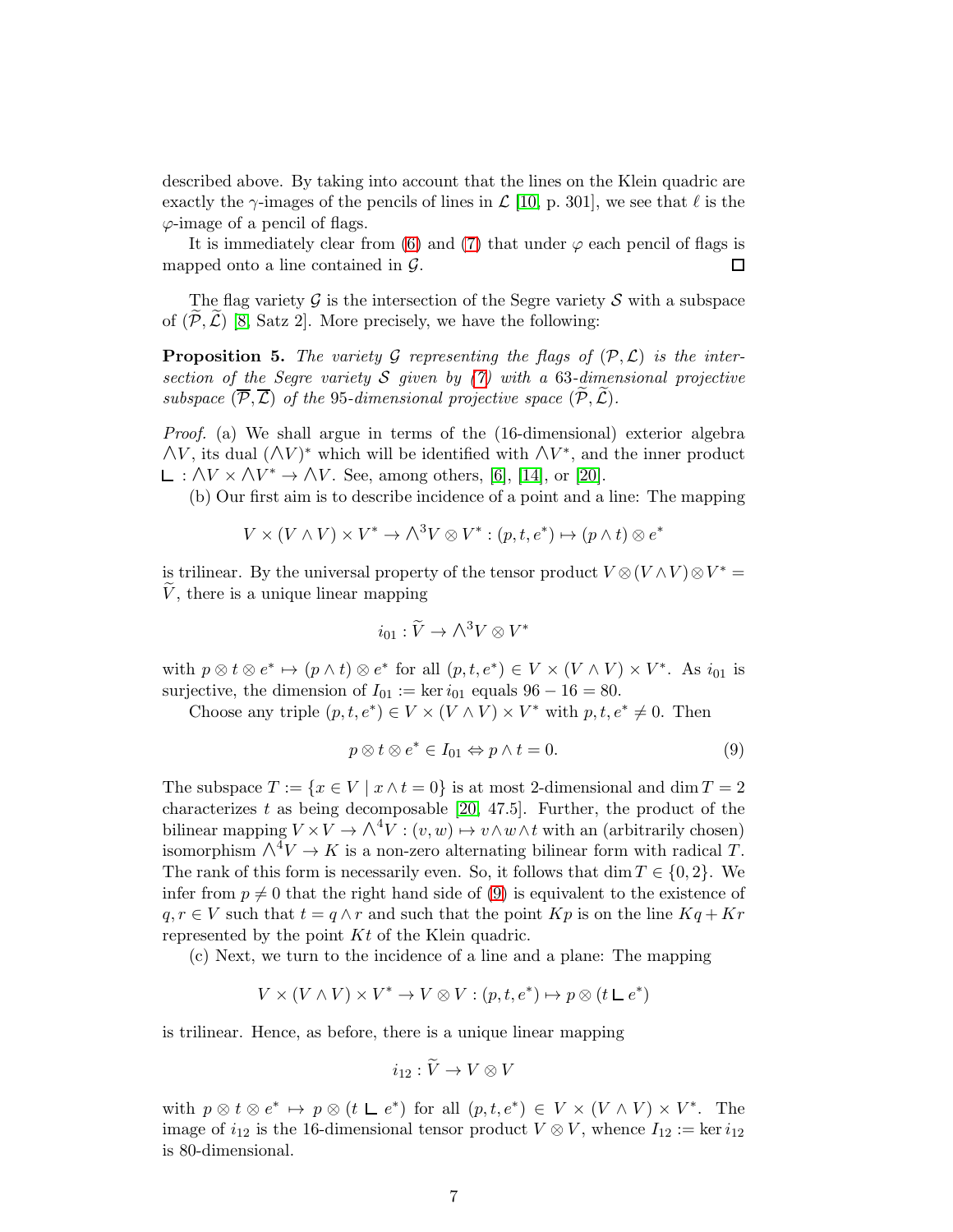Choose any triple  $(p, t, e^*) \in V \times (V \wedge V) \times V^*$  with  $p, t, e^* \neq 0$ . Then

<span id="page-7-1"></span>
$$
p \otimes t \otimes e^* \in I_{12} \Leftrightarrow t \sqcup e^* = 0. \tag{10}
$$

The bilinear form  $V^* \times V^* \to K : (v^*, w^*) \mapsto \langle t, v^* \wedge w^* \rangle$  is non-zero and alternating. (Here  $\langle , \rangle$  denotes the canonical pairing.) From [\[20,](#page-10-14) 47.4, 47.5] the rank of this bilinear form is 2 exactly if  $t$  is decomposable. By the definition of the inner product,

<span id="page-7-0"></span>
$$
\langle t \mathrel{\mathop{\sqcup} e^*}, w^* \rangle = \langle t, e^* \wedge w^* \rangle \text{ for all } w^* \in V^*.
$$
 (11)

Suppose that  $t \perp e^* = 0$ . This implies that  $e^* \neq 0$  is in the radical of the bilinear form from above so that there are  $q, r \in V$  with  $t = q \wedge r$ . Now [\(11\)](#page-7-0) gives

$$
\langle q \wedge r, e^* \wedge w^* \rangle = \det \begin{pmatrix} \langle q, e^* \rangle & \langle r, e^* \rangle \\ \langle q, w^* \rangle & \langle r, w^* \rangle \end{pmatrix} = 0 \text{ for all } w^* \in V^*.
$$
 (12)

Consequently,  $\langle q, e^* \rangle = \langle r, e^* \rangle = 0$ . By reversing these arguments it follows that the right hand side of  $(10)$  is equivalent to the fact that Kt is a point of the Klein quadric which describes a line of the plane  $Ke^*$ .

(d) It remains to show that  $I_{01} \cap I_{12}$  is a 64-dimensional subspace of  $\tilde{V}$ . We establish instead that  $I_{01} + I_{12} = \tilde{V}$  which is equivalent by the dimension formula.

Let  $b_0, b_1, b_2, b_3$  be a basis of V and put  $b_l^*$  $\frac{1}{l}$  for the vectors of the dual basis. Then the 96 product vectors

<span id="page-7-3"></span>
$$
b_i \otimes (b_j \wedge b_k) \otimes b_l^* \tag{13}
$$

where  $i, j, k, l \in \{0, 1, 2, 3\}$  and  $j < k$  form a basis of  $\widetilde{V}$ . This implies that  $\widetilde{\mathcal{P}}$ is spanned by the 96 points of  $S$  that represent all triples formed by a vertex, an edge, and a face of the tetrahedron  $Kb_0, Kb_1, Kb_2, Kb_3$ . Hence also  $(\mathcal{P} \times$  $Q \times \mathcal{P}^*$  generates  $\widetilde{\mathcal{P}}$ . So it is enough to show that the points of the Segre variety  $S$  that belong to  $I_{01}$  or  $I_{12}$  generate a subspace that contains all points of  $(\mathcal{P} \times \mathcal{Q} \times \mathcal{P}^*)^{\sigma}$ .

So let  $(P, g, \varepsilon) \in \mathcal{P} \times \mathcal{L} \times \mathcal{P}^*$  with  $P \notin g$  and  $g \not\subset \varepsilon$ . We distinguish two cases:

If  $P \notin \varepsilon$  then put  $g' := P \vee (g \cap \varepsilon)$  and  $g'' := (P \vee g) \cap \varepsilon$  (figure [5\)](#page-7-2). As g, g', and g'' are three distinct elements of a pencil of lines we obtain that  $(P, g^{\gamma}, \varepsilon)^{\sigma}$ ,  $(P, g^{\prime\gamma}, \varepsilon)^{\sigma} \subset I_{01}$ , and  $(P, g^{\prime\prime\gamma}, \varepsilon)^{\sigma} \subset I_{12}$  are three distinct collinear points of S, whence  $(P, g^{\gamma}, \varepsilon)^{\sigma} \subset I_{01} + I_{12}$ .

<span id="page-7-2"></span>

Fig. [5.](#page-7-2)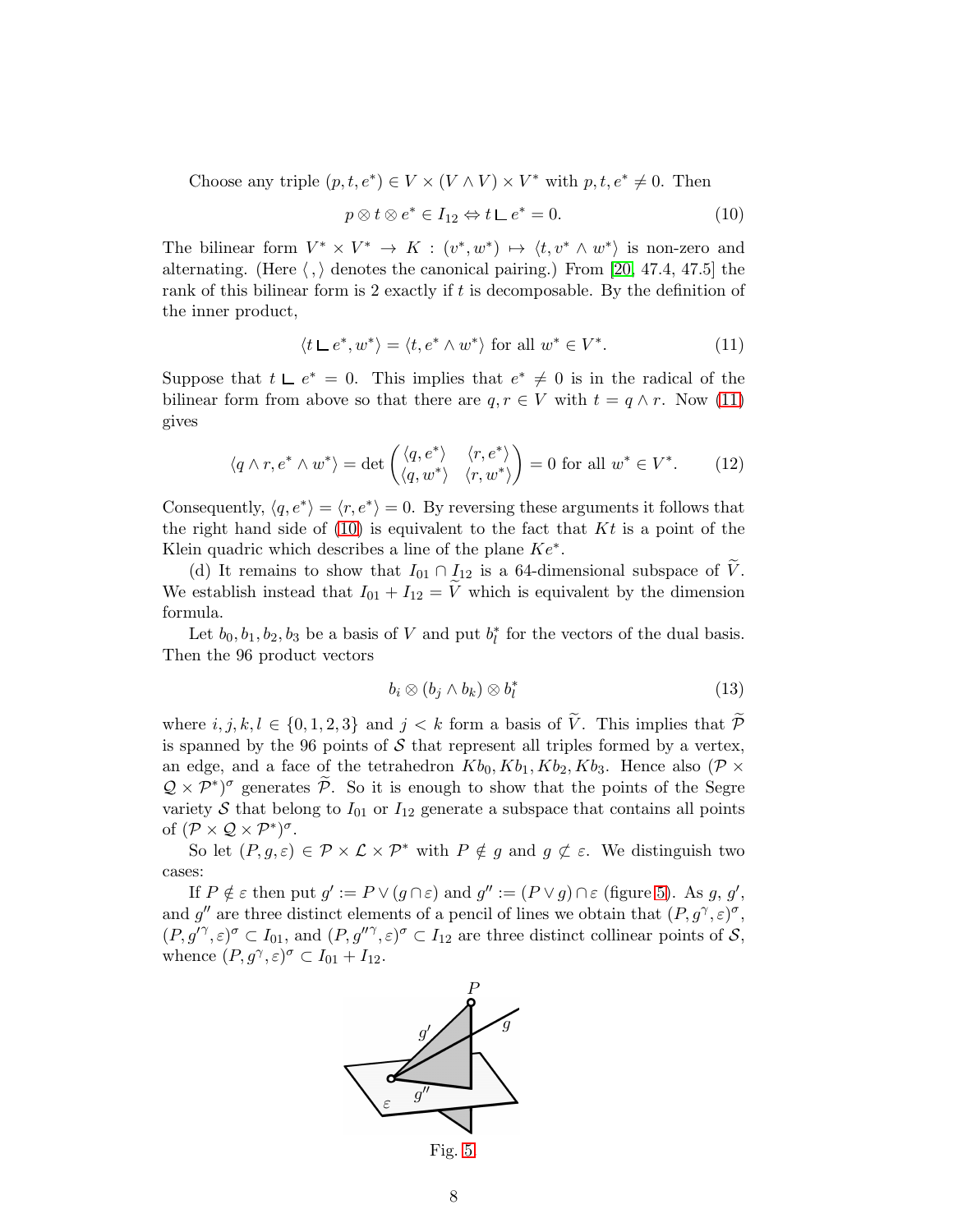If  $P \in \varepsilon$  then there are points  $P', P'' \notin \varepsilon \cup g$  such that P, P', and P'' are three distinct collinear points. We obtain from the previous case that also  $(P, g^{\gamma}, \varepsilon)^{\sigma}, (P', g^{\gamma}, \varepsilon)^{\sigma} \subset I_{01} + I_{12}$ , and  $(P'', g^{\gamma}, \varepsilon)^{\sigma} \subset I_{01} + I_{12}$  are three distinct collinear points of S, whence  $(P, g^{\gamma}, \varepsilon)^{\sigma} \subset I_{01} + I_{12}$ , as required.  $\Box$ 

Clearly, the incidence conditions of (b) and (c) can now easily be expressed in terms of coordinates; cf. also [\[8,](#page-10-1) Satz 1].

Remark. The previous result does not answer the question whether or not the flag variety G actually spans the 63-dimensional projective space  $(\overline{P}, \overline{L})$ . In fact, the answer is affirmative. For  $K = \mathbb{C}$  this follows from a dimension formula in [\[9,](#page-10-2) p. 142]. However, at present we can only establish this result for an arbitrary ground field in terms of  $(96 \times 64)$ -matrices by explicit computer based calculations (using Maple V). We just sketch our approach and we use vector space dimensions throughout: Let  $b_0, b_1, b_2, b_3$  be a basis of V and define a basis of  $\bar{V}$  as in [\(13\)](#page-7-3). Then each flag can be represented by its 96 homogeneous coordinates with respect to this basis.

In a first step it is easy to show that for each point  $Q \in \mathcal{P}$  the  $\varphi$ -image of  $\mathcal{F}[Q]$  spans an 8-dimensional subspace of  $\dot{V}$ ; cf. [\[22,](#page-11-0) 3.2]. Next we consider the four points  $P_i := Kb_i$  of the coordinate tetrahedron and the four unit points in the faces of this tetrahedron, i.e. the points  $U_i := K(b_0 + b_1 + b_2 + b_3 - b_i)$ where  $i \in \{0, 1, 2, 3\}$ . Observe that the four points  $U_i$  are coplanar exactly if the ground field  $K$  has characteristic 3.

The subspace  $W_P \subset V$  spanned by the  $\varphi$ -images of the flags belonging to the union of all subsets  $\mathcal{F}[P_i]$  has dimension 32. The same holds (irrespective of char K) for the subspace  $W_U$  spanned by all flags belonging to the union of all subsets  $\mathcal{F}[U_i]$ . But now there are two cases:

If char  $K \neq 3$  then  $\dim(W_P + W_U) = 64$ . Otherwise  $\dim(W_P + W_U) = 63$ , but the  $\varphi$ -image of the flag given by the point with coordinates  $(1, 1, 1, -1)$ , the line with Plücker coordinates  $(1, 1, -1, 0, 0, 0)$ , and the plane with dual coordinates  $(0, 0, 1, 1)$  is not in  $W_P + W_U$ , whence the assertion follows.

Remark. In textbooks on multilinear algebra Kronecker products and exterior powers are usually defined only for linear mappings. However, this can easily be extended to semilinear mappings that share the same accompanying automorphism. As an example we treat the exterior square of a semilinear mapping:

Let  $f: X \to Y$  be a semilinear mapping of vector spaces over K with accompanying automorphism  $\zeta \in \text{Aut}(K)$ . We define  $Y_{\zeta}$  as the vector space with the same additive group as Y, but with the modified multiplication  $k*y :=$  $k^{\zeta}y$  for all  $k \in K$  and all  $y \in Y$ ; cf. [\[6,](#page-9-5) p. 221]. Then the linear mappings of X into  $Y_{\zeta}$  are exactly the  $\zeta$ -semilinear mappings  $X \to Y$ . Moreover,  $(Y \wedge Y)_{\zeta} =$  $Y_{\zeta} \wedge Y_{\zeta}$ . The usual exterior square of the linear mapping  $f : X \to Y_{\zeta}$  is a linear mapping  $\hat{f}: X \wedge X \to (Y \wedge Y)_{\zeta}$  and at the same time a  $\zeta$ -semilinear mapping  $X \wedge X \to Y \wedge Y$ .

Let us say that two points of the flag variety  $G$  are related if they are on a line which is contained in  $\mathcal{G}$ . Here is our final result.

**Theorem 2.** Let  $\eta : \mathcal{G} \to \mathcal{G}$  be a bijection of the variety representing the flags of a 3-dimensional pappian projective space such that under  $\eta$  and  $\eta^{-1}$  related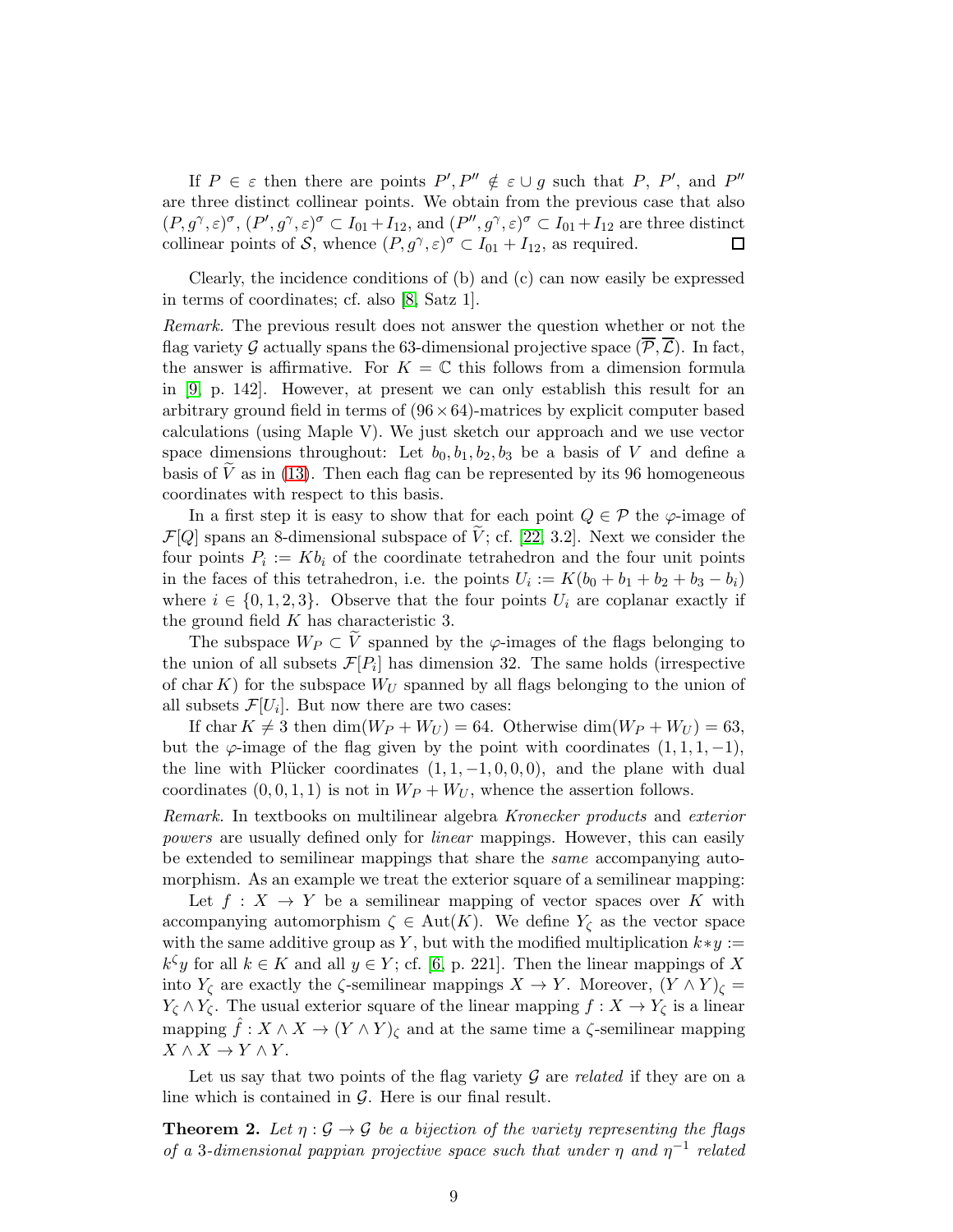points go over to related points. Then η extends to a unique collineation of the subspace spanned by G.

*Proof.* (a) From Proposition [4,](#page-5-3) the given bijection  $\eta$  is the  $\varphi$ -transform of a Plücker transformation  $\alpha$  of  $(\mathcal{F}, \sim)$ . By Theorem [1,](#page-4-3) we obtain that there is either a collineation  $\kappa$  or a duality  $\delta$  whose action on F coincides with  $\alpha$ .

(b) Let  $\kappa$  be such a collineation. Then  $\kappa$  is induced by a semilinear bijection  $f: V \to V$ . The exterior square of f, say  $\hat{f}$ , describes the action (via the Klein mapping  $\gamma$ ) of  $\kappa$  on the Klein quadric, and the inverse of the transpose of f, say  $f^* : V^* \to V^*$ , describes the action of  $\kappa$  on the set of planes. Observe that all three mappings belong to the same automorphism of  $K$ . Then their Kronecker product  $\tilde{f} := f \otimes \tilde{f} \otimes f^*$  is a semilinear bijection too and hence induces a collineation  $\mu$  of the projective space  $(\mathcal{P}, \mathcal{L})$ .

(c) Let  $\delta$  be such a duality. Then  $\delta$  is induced by a semilinear bijection  $f: V \to V^*$ . The polarity of the Klein quadric determines a linear bijection  $d: V \wedge V \to V^* \wedge V^*$ . (Here we identify  $V^* \wedge V^*$  with the dual of  $V \wedge V$ ). The product of the exterior square of f, say  $\hat{f}$ , with  $d^{-1}$  describes the action (via the Klein mapping  $\gamma$ ) of  $\delta$  on the Klein quadric, and the inverse of the transpose of f, say  $f^*: V^* \to V$ , describes the action of  $\delta$  on the set of planes. Now the remaining proof runs as before by virtue of the commutativity of the tensor product, i.e. the canonical isomorphism  $V^* \otimes (V \wedge V) \otimes V \cong V \otimes (V \wedge V) \otimes V^*$ .

(d) The collineation  $\mu$  leaves invariant the subspace generated by the flag variety G and, by construction, extends the given bijection  $\eta$ . On the other hand, let  $\rho$  be a collineation with the required properties. Then  $\mu$  and  $\rho$  coincide for all lines contained in G. Since  $(\mathcal{F}, \sim)$  is connected, any two points of G can be joined by a polygonal path contained in  $G$  consisting of m lines, say. Then it is an easy induction on  $m \geq 1$  that  $\mu$  and  $\rho$  coincide on the subspace spanned by the lines of the polygon. Thus, finally, the two collineations are the same on the subspace spanned by  $\mathcal{G}$ .  $\Box$ 

#### <span id="page-9-0"></span>References

- <span id="page-9-1"></span>[1] W. Benz. Geometrische Transformationen. Bibl. Institut, Mannheim, 1992.
- <span id="page-9-2"></span>[2] W. Benz. Real Geometries. Bibl. Institut, Mannheim, 1994.
- [3] A. Bichara and C. Somma. A characterization of Schubert manifold associated with a threedimensional projective space. Rend. Sem. Mat. Brescia, 7:89–110, 1984.
- <span id="page-9-3"></span>[4] A. Bichara and C. Somma. On Schubert manifold associated with a projective space. Rend. Mat. Appl. VII. Ser.,  $6(1-2):59-75$ , 1986.
- <span id="page-9-4"></span>[5] A. Bichara and C. Somma. On the flag space associated with an affine or projective space. Rend. Mat. Appl. VII. Ser., 7(3-4):323–334, 1987.
- <span id="page-9-5"></span>[6] N. Bourbaki. Elements of Mathematics, Algebra I. Springer, Berlin Heidelberg New York, 1989.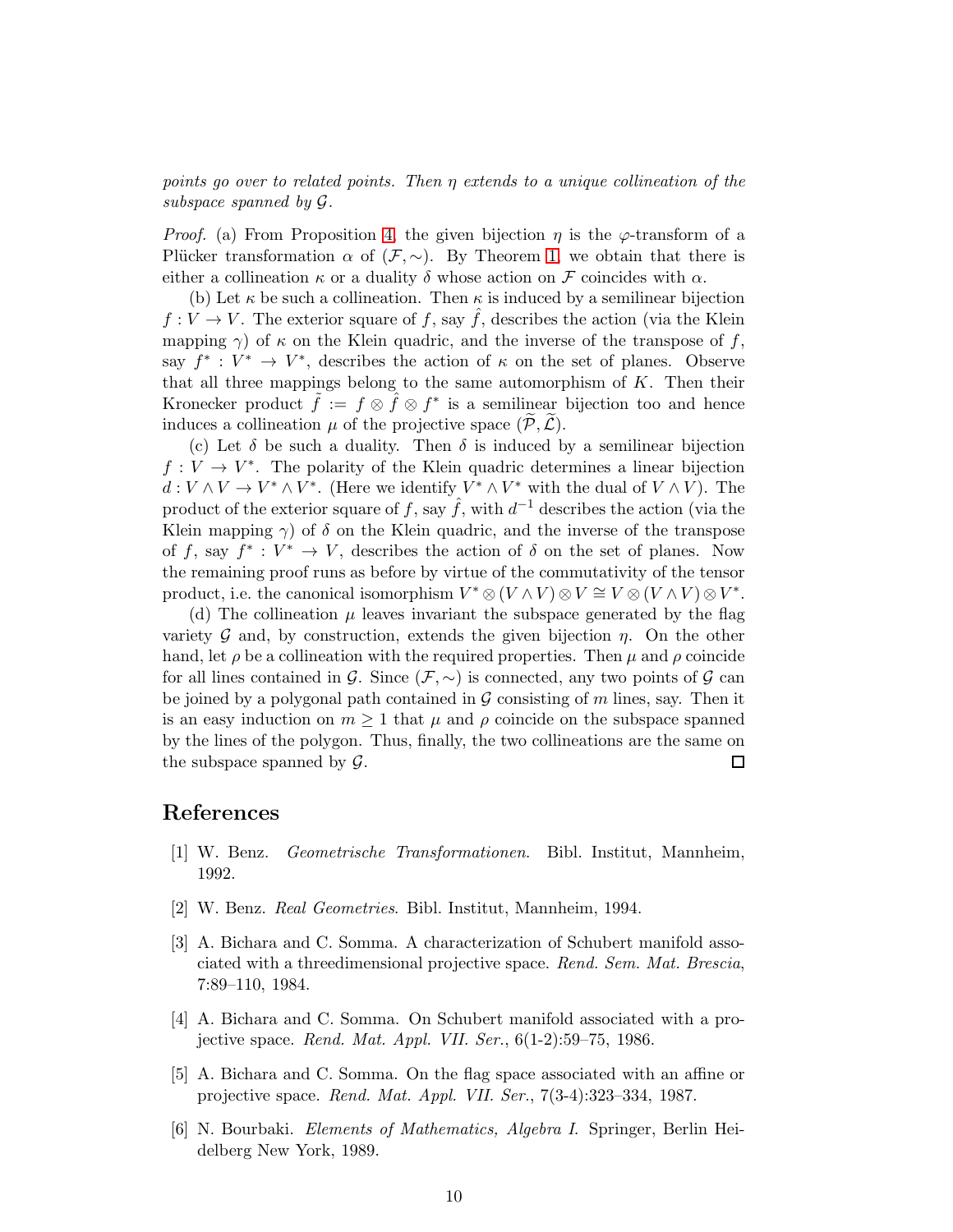- <span id="page-10-5"></span><span id="page-10-1"></span>[7] F. Buekenhout. Foundations of incidence geometry. In F. Buekenhout, editor, Handbook of Incidence Geometry. Elsevier, Amsterdam, 1995.
- [8] W. Burau. Eine gemeinsame Verallgemeinerung aller Veroneseschen und Grassmannschen Mannigfaltigkeiten und die irreduziblen Darstellungen der projektiven Gruppen. Rend. Circ. Mat. Palermo, II. Ser., 3:244–269, 1954.
- <span id="page-10-2"></span>[9] W. Burau. Zur Geometrie der verallgemeinerten Raumelemente des  $P_n$ und der zugehörigen J-Mannigfaltigkeiten. Abh. Math. Sem. Univ. Hamb., 22:141–157, 1958.
- <span id="page-10-9"></span><span id="page-10-3"></span>[10] W. Burau. *Mehrdimensionale projektive und höhere Geometrie*. Dt. Verlag d. Wissenschaften, Berlin, 1961.
- <span id="page-10-4"></span>[11] W. Burau. Uber die Hilbertfunktion der Grundmannigfaltigkeiten der allgemeinen projektiven Gruppe. Monatsh. Math., 71:97–99, 1967.
- [12] W. Burau. Uber die irreduziblen Darstellungen der klassischen Gruppen und die zugehörigen Grundmannigfaltigkeiten. In H.J. Arnold, W. Benz, and H. Wefelscheid, editors, Beiträge zur geometrischen Algebra, Proc. Symp. Duisburg 1976, pages 63–71. Birkhäuser, Basel, 1977.
- <span id="page-10-13"></span><span id="page-10-7"></span>[13] W.-L. Chow. On the geometry of algebraic homogeneous spaces. Ann. of *Math.*,  $50(1):32-67$ , 1949.
- <span id="page-10-8"></span>[14] R. Deheuvels. Tenseurs et Spineurs. Presses Universitaires de France, Paris, 1993.
- <span id="page-10-10"></span>[15] J.A. Dieudonné. La Géométrie des Groupes Classiques. Springer, Berlin, Heidelberg, New York, 3rd edition, 1971.
- <span id="page-10-11"></span>[16] O. Giering. Vorlesungen ¨uber h¨ohere Geometrie. Vieweg, Braunschweig, Wiesbaden, 1985.
- [17] J.W.P. Hirschfeld. Finite Projective Spaces of Three Dimensions. Oxford University Press, Oxford, 1985.
- <span id="page-10-12"></span><span id="page-10-6"></span>[18] J.W.P. Hirschfeld and J.A. Thas. General Galois Geometries. Oxford University Press, Oxford, 1991.
- <span id="page-10-14"></span>[19] H. Karzel and H.-J. Kroll. Geschichte der Geometrie seit Hilbert. Wiss. Buchges., Darmstadt, 1988.
- <span id="page-10-0"></span>[20] H.-J. Kowalski. Lineare Algebra. de Gruyter, Berlin, New York, 9th edition, 1979.
- [21] V. Pambuccian. A logical look at characterizations of geometrical transformations under mild hypotheses. Indag. Math., New Series, 11:453–462, 2000.